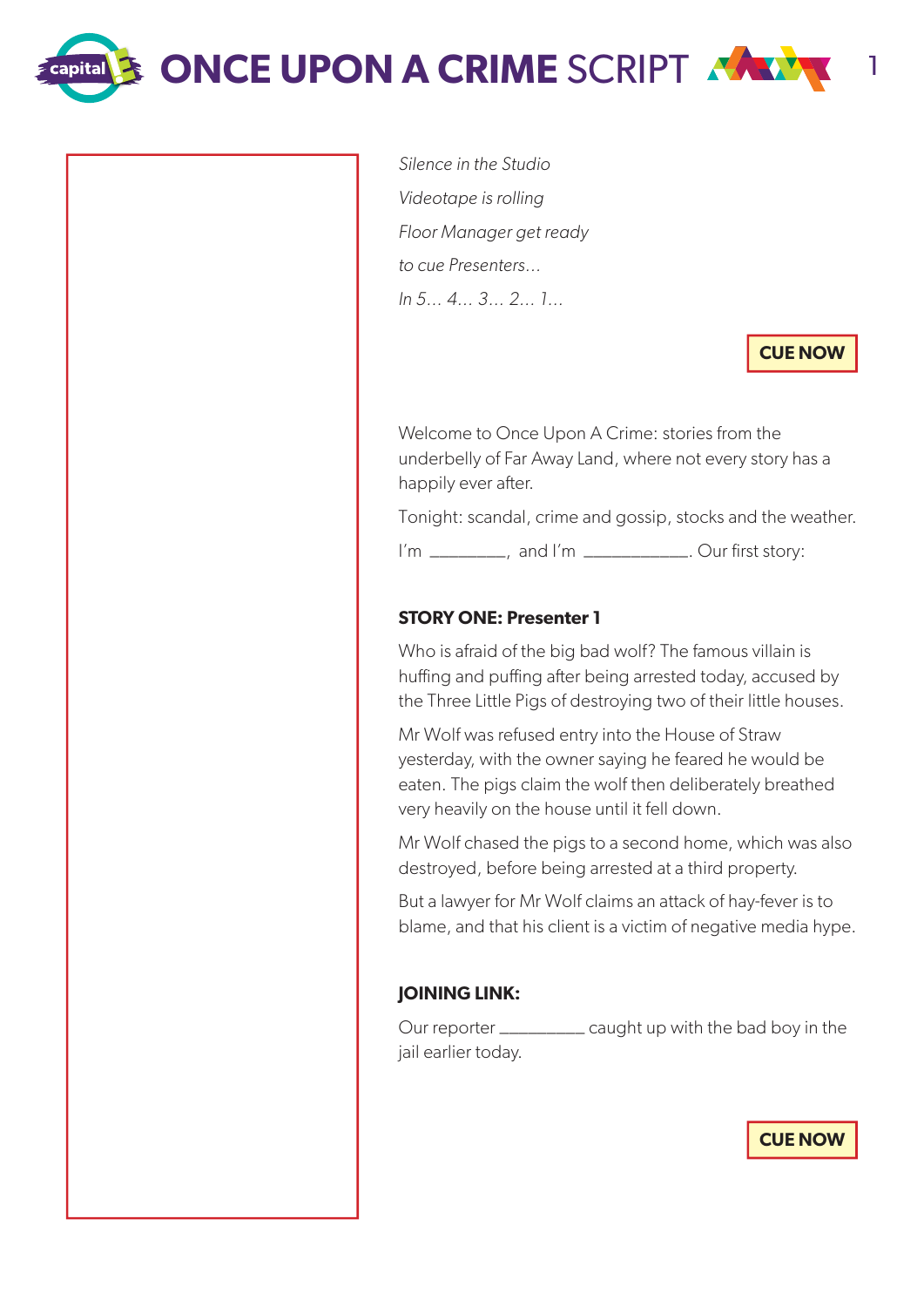



# **INTERVIEW ONE: Reporter 1 and The Big Bad Wolf**

I'm here in the Far Away Jail, with the Big Bad Wolf (and their lawyer).

- **Q1** Mr Wolf, you have been charged with the destruction of houses —how do you feel about these accusations?
- **Q2** You've been caught impersonating both a grandmother and a sheep – who is the Big Bad Wolf really?
- **Q3** What do you have to say to the good people of Far Away Land who think you're nothing more than a dangerous criminal?
- **Q4** Your own question(s) here

# **JOINING LINK: Reporter**

Well thank-you for those thoughts Mr Wolf, and good luck with the trial. Back to you \_\_\_\_\_\_\_\_\_\_\_\_\_\_\_\_\_\_\_\_\_\_\_ in the studio...

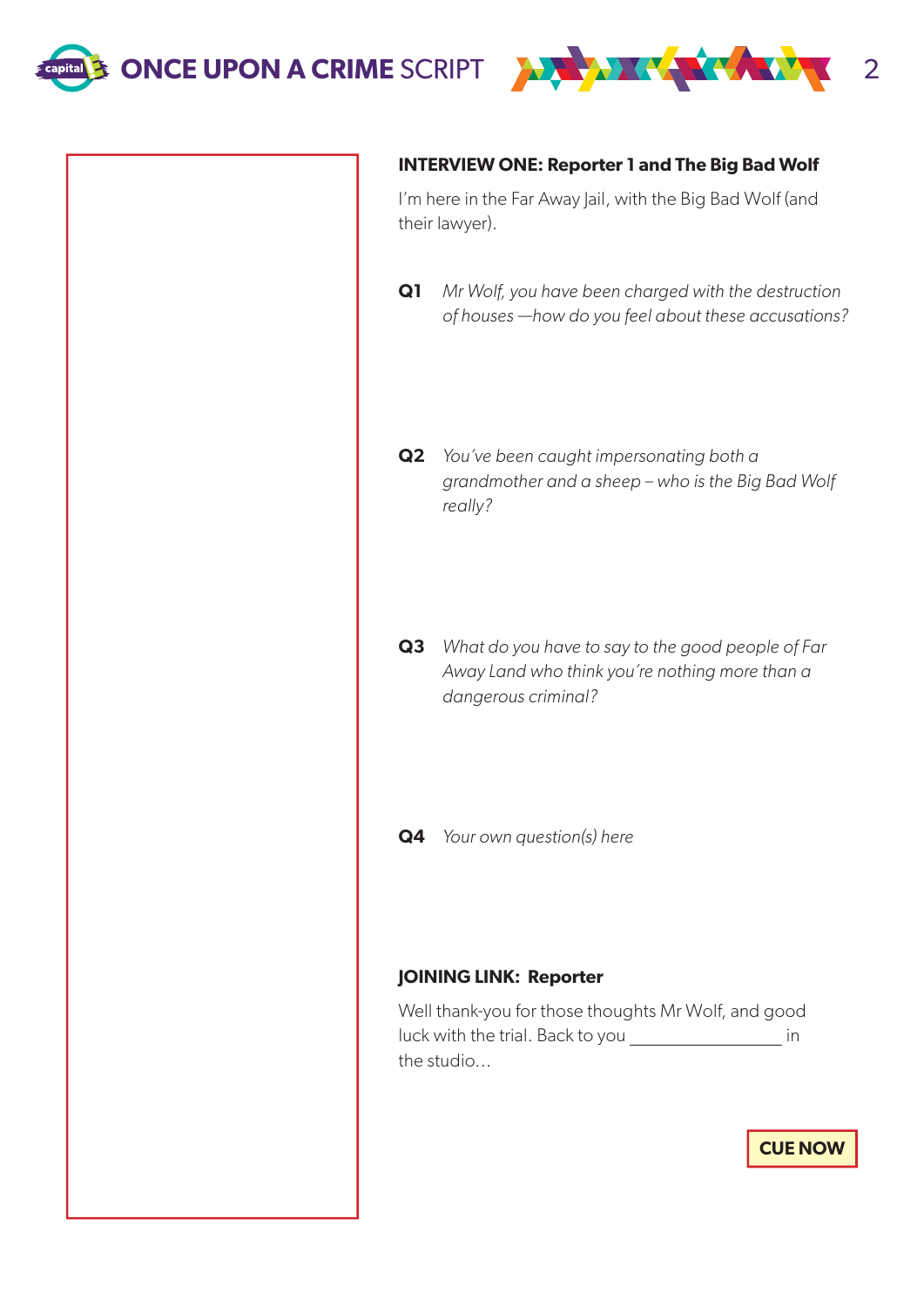

#### **JOINING LINK: Presenter 2**

Now it's over to \_\_\_\_\_\_\_\_ with a look at Far Away Stocks & Bonds. What's been happening in the marketplace \_\_\_\_\_\_\_\_?

# **CUE NOW**

#### **MARKETPLACE REPORT**

Well, as the market closed yesterday, Golden Eggs had fallen by two points. There have been reports that a spell has been cast to clone the Goose that Lays the Golden Egg. Some Golden Eggs on the market may not be authentic.

Magic Beans have fallen to an all time low and are now worth less than half a cow. There have been complaints against the Magic Bean Company with customers saying that their beans were actually just horrible old broad beans, which are disgusting.

And finally The Emperor's New Clothing Co-op has shut up shop for good, after being found guilty of false advertising.

Well, so much for the Marketplace Report, back to you  $\_$  and  $\_$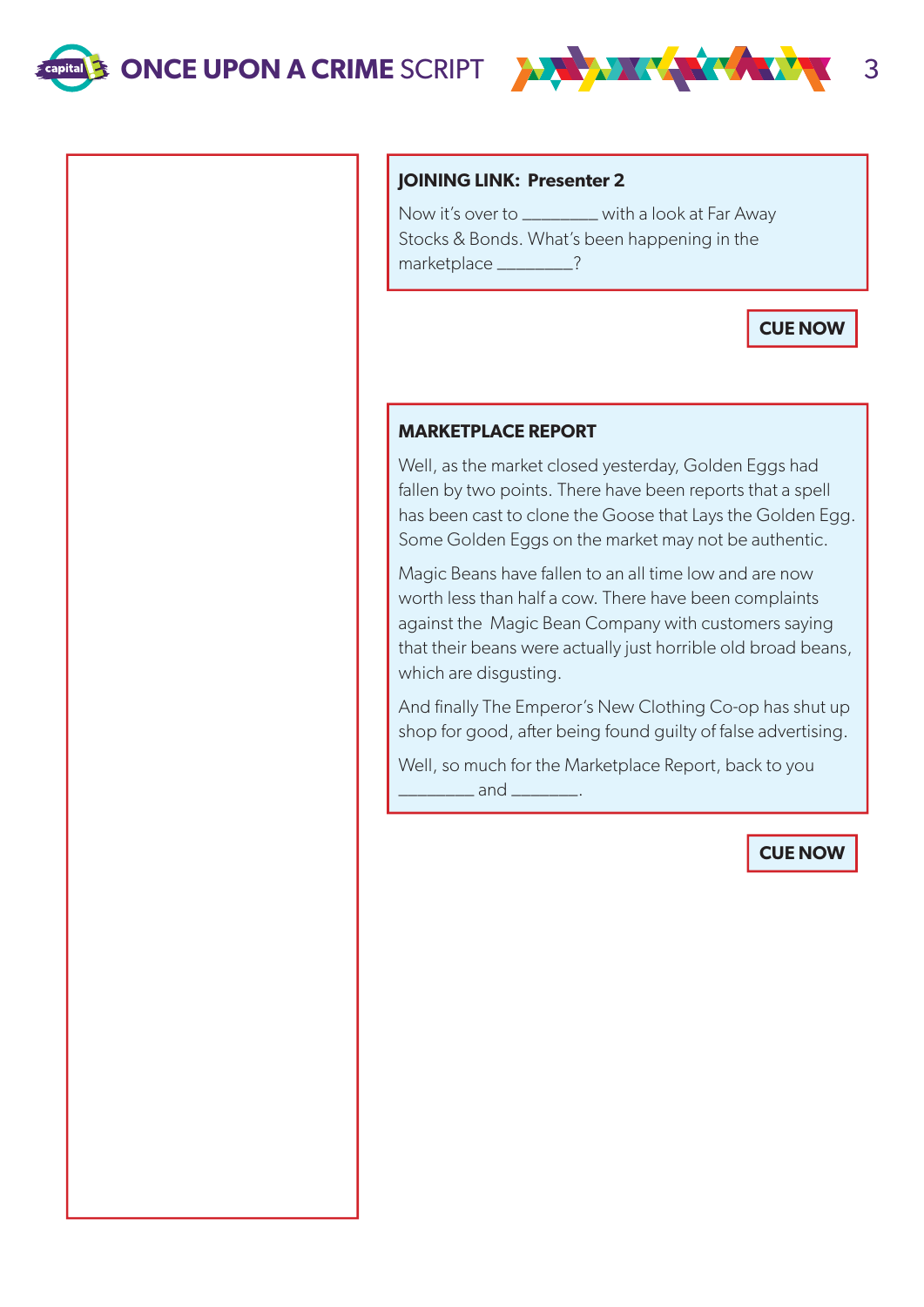

#### **STORY TWO: Presenter 2 – Once Upon A Crime**

The Goldilocks court case went into its second day today. The golden beauty has been charged with breaking and entering after a local family of bears came home from a morning walk to find their breakfasts eaten, a priceless chair broken, and their neatly-made beds had been messed up.

Goldilocks was caught by police after she fell asleep at the scene of the crime. She has pleaded not guilty to the charges. She says bears are frightening and smelly animals, and should not be given the same treatment as people.

The family of bears is furious, and this animal rights issue could divide the population of Far Away Land.

### **JOINING LINK: Presenter 2 – Lost In The Woods**

Now for news of escaped kidnapped heroes Hansel and Gretel. Their story captured the hearts of the nation and caused a media frenzy last year.

They have spoken out for the first time about their ordeal in their new book "Blackbirds Ate Our Breadcrumbs: The Hansel And Gretel Story".

Our reporter \_\_\_\_\_\_\_\_\_\_\_\_ was at the book's release in the Deep Dark Forest, the scene of their terrible tale.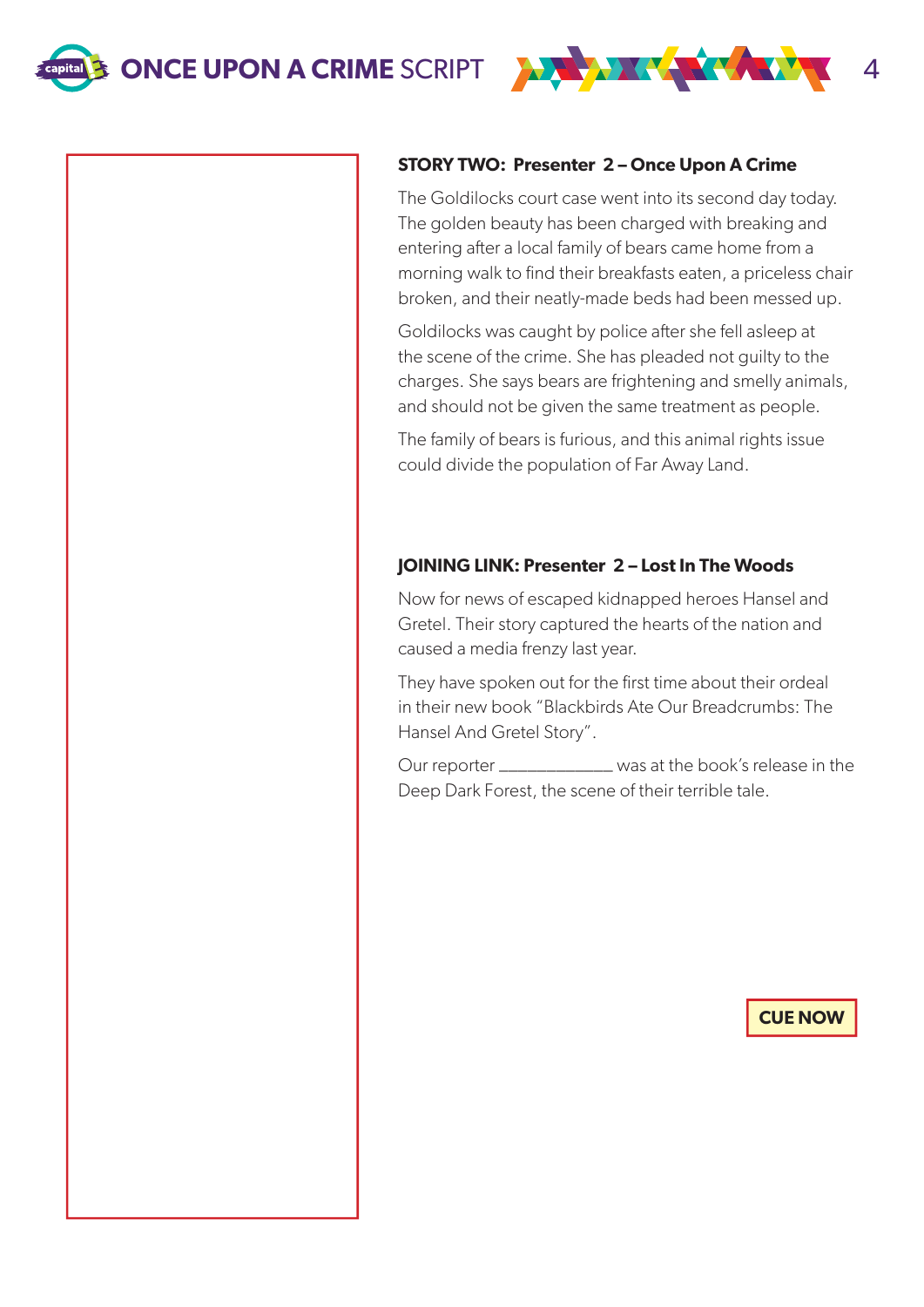



#### **INTERVIEW TWO: Reporter 2 – Hansel & Gretel**

Hello, I'm \_\_\_\_\_\_\_\_\_\_ and with me in the very deep dark woods is Hansel and Gretel

**Q1** Now that your evil stepmother has passed on, how are things between you and your father?

**Q2** You're obviously very rich now, having found all the jewels in the old witch's house—how do you plan on spending all that money?

**Q3** Hansel: you're back in great shape after being fattened up for eating—how did you do it?

**Q4** What have you learned through this experience?

#### **JOINING LINK: Reporter**

Well, thank you for your time, Hansel and Gretel, and good luck with your ongoing recovery.

Back to you \_\_\_\_\_\_\_\_\_\_ in the studio.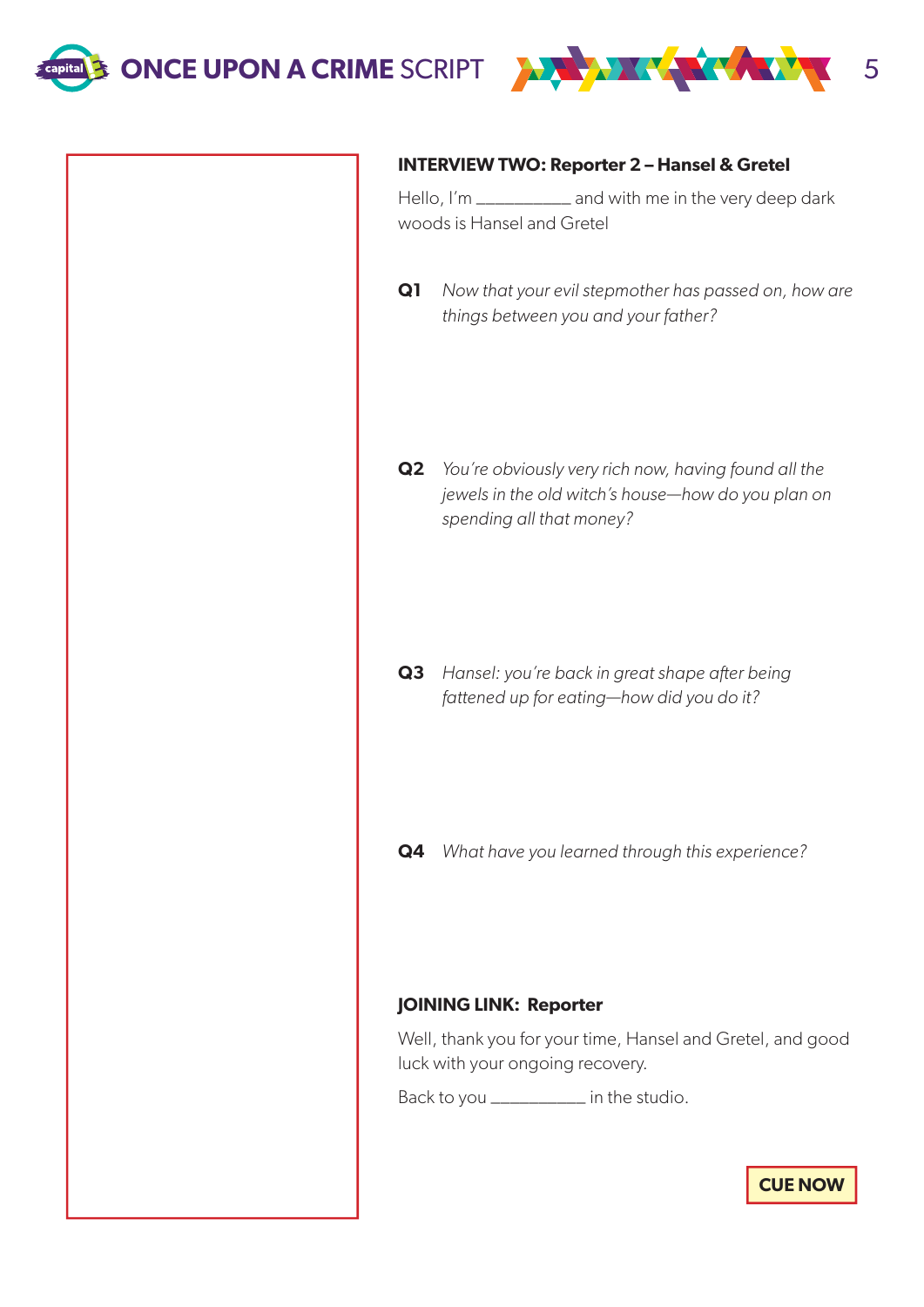

#### **STORY THREE: Presenter 1 – Entertainment News**

Now for news of Gossip and Scandal, brought to you by Cinderella's House of Shoes.

Our snoops have exposed shocking hygiene practices at the Witches Cauldron Restaurant. They report finding not only flies in the soup, but also bat wings, eyeballs, giant's toenails and rats tails. The restaurant has been temporarily closed.

In showbiz news, Cinderella's Ugly Sisters have signed up for a new show called 'The Ugly Bachelorette'. The unsightly sisters are looking for love, but contestants are proving hard to find.

Finally, there's a wicked whisper in the woods that all is not well with the marriage of celebrity couple Beauty and the Beast.

After failed plans to start a fashion line, and poor sales of their album of duets, sources are saying that happily ever after might not last much longer...

### **JOINING LINK**

\_\_\_\_\_\_\_\_\_

We go now to our Entertainment and Gossip reporter,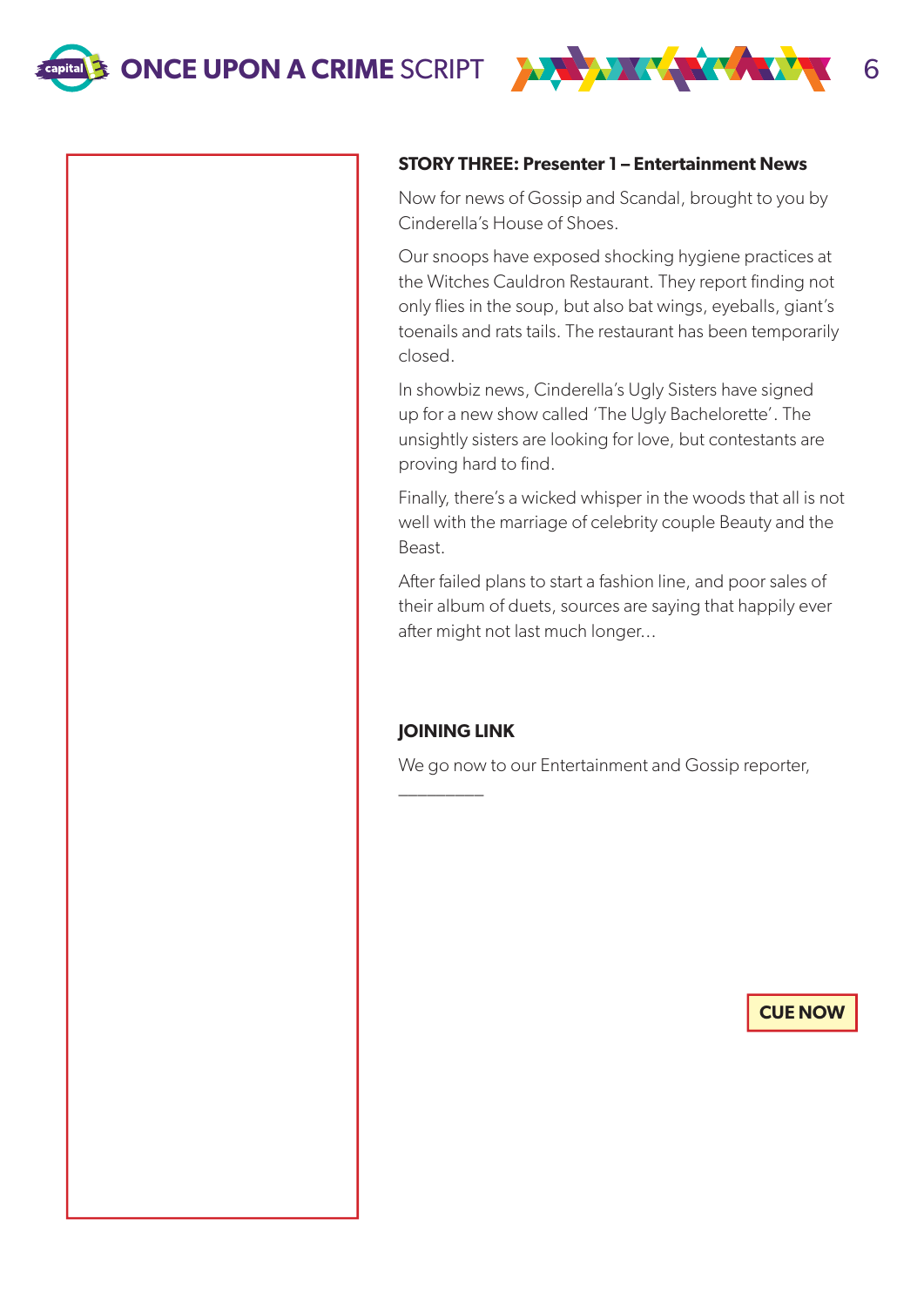

#### **INTERVIEW THREE: Reporter 3 – Beauty and the Beast**

REPORTER: Thanks \_\_\_\_\_\_\_\_, and halloo everyone! I'm \_\_\_\_\_\_\_\_ here in the beautiful mansion of Beauty and the Beast, and hello and smooches to you both!

- **Q1** Now, yours was a classic love story, where two opposites fell in love against the odds — how's it all going with you two?
- **Q2** So you're something of a beauty, Beauty, and you're a total beast, Beast—what is the reality of living with someone who is completely different from you?
- **Q3** Your recent duet album did not sell well, and your fashion label has gone bust—what next for you two lovebirds?
- **Q4** Your own question(s) here

#### **JOINING LINK: Reporter**

Thanks for your time Beauty and the Beast, and I wish you all the best for the future. Back to you in the studio.

**CUE NOW**

#### **JOINING LINK: Presenters 1 & 2**

Thanks \_\_\_\_\_\_\_\_\_\_. Now it's time for a Far Away Land weather update with \_\_\_\_\_\_\_\_\_. Who will have the fairest weather of them all this week?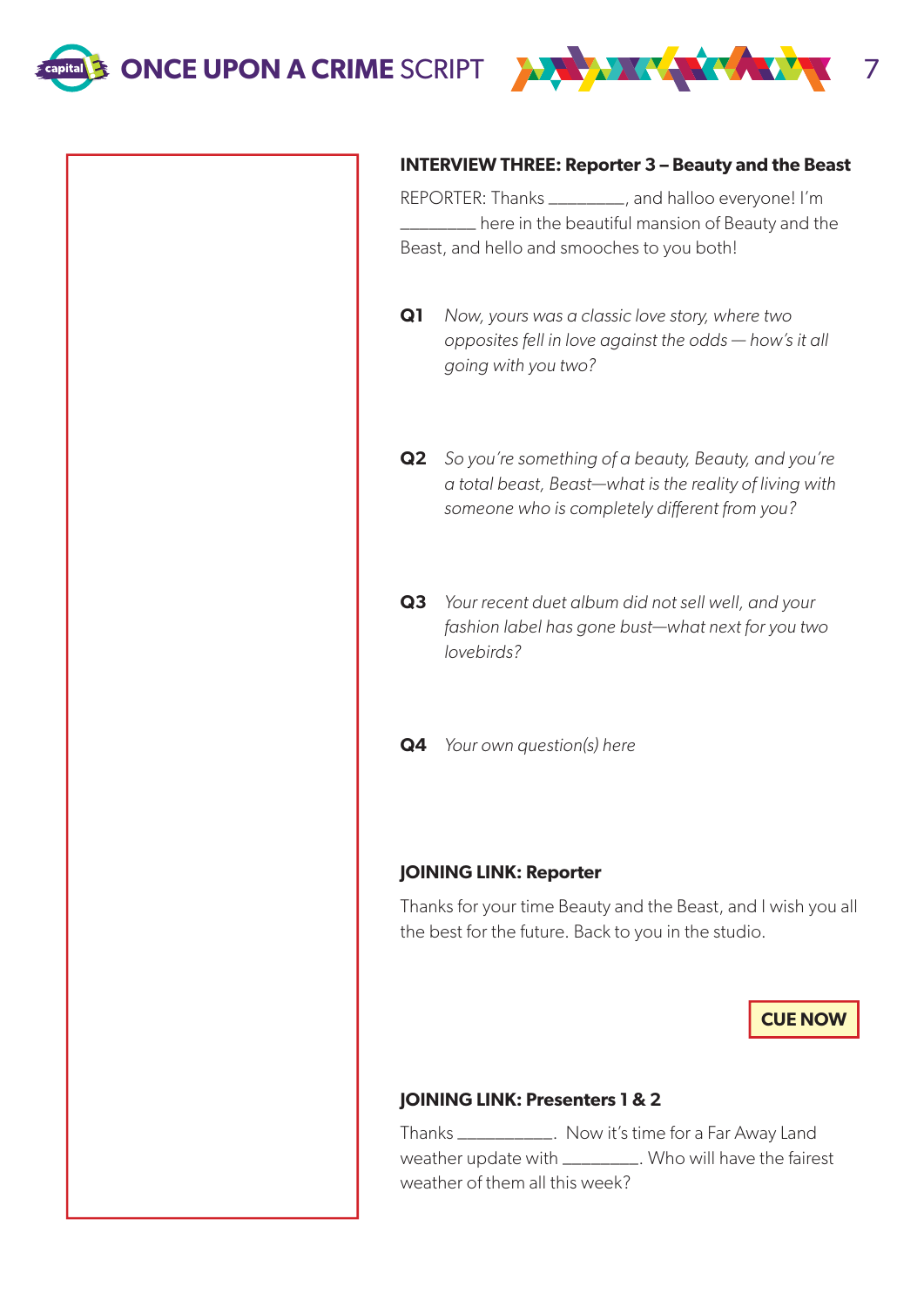

### **FAR AWAY LAND WEATHER FORECAST**

Well, it'll be a mix of fair and foul for the Far Away kingdom this week.

In the North, there will be gumdrops, lollipops and rainbows for everybody. The sun will shine and birds will sing from your shoulders until about midday on Tuesday. Then a wicked wind will blow in from the East and a dark cloud will cover the land...

The Deep Dark Forest will be deep and dark all week, with occasional sunny spells along with the usual witchy spells.

You might want to leave your little red hood at home if you're going out for a walk in the woods tomorrow. It'll be warm and dry, about 15 degrees and quiet. Too quiet...

Moving down the Land, the green fields will be turned snow -white overnight on Wednesday. Wrap up warm if you're living in a house made of sticks, straw or gingerbread 'cos it'll be fe-fi-fo freezing!

Finally, Trolls living under bridges in the West might want to find a beanstalk to climb up on Friday, as rivers will swell up and flood following heavy rain overnight.

Otherwise, it's a happy ending to the working week for most of us.

### **JOINING LINK**

Good day to you all, back to the news desk with \_\_\_\_\_\_\_\_\_\_ and \_\_\_\_\_\_\_\_\_\_\_\_.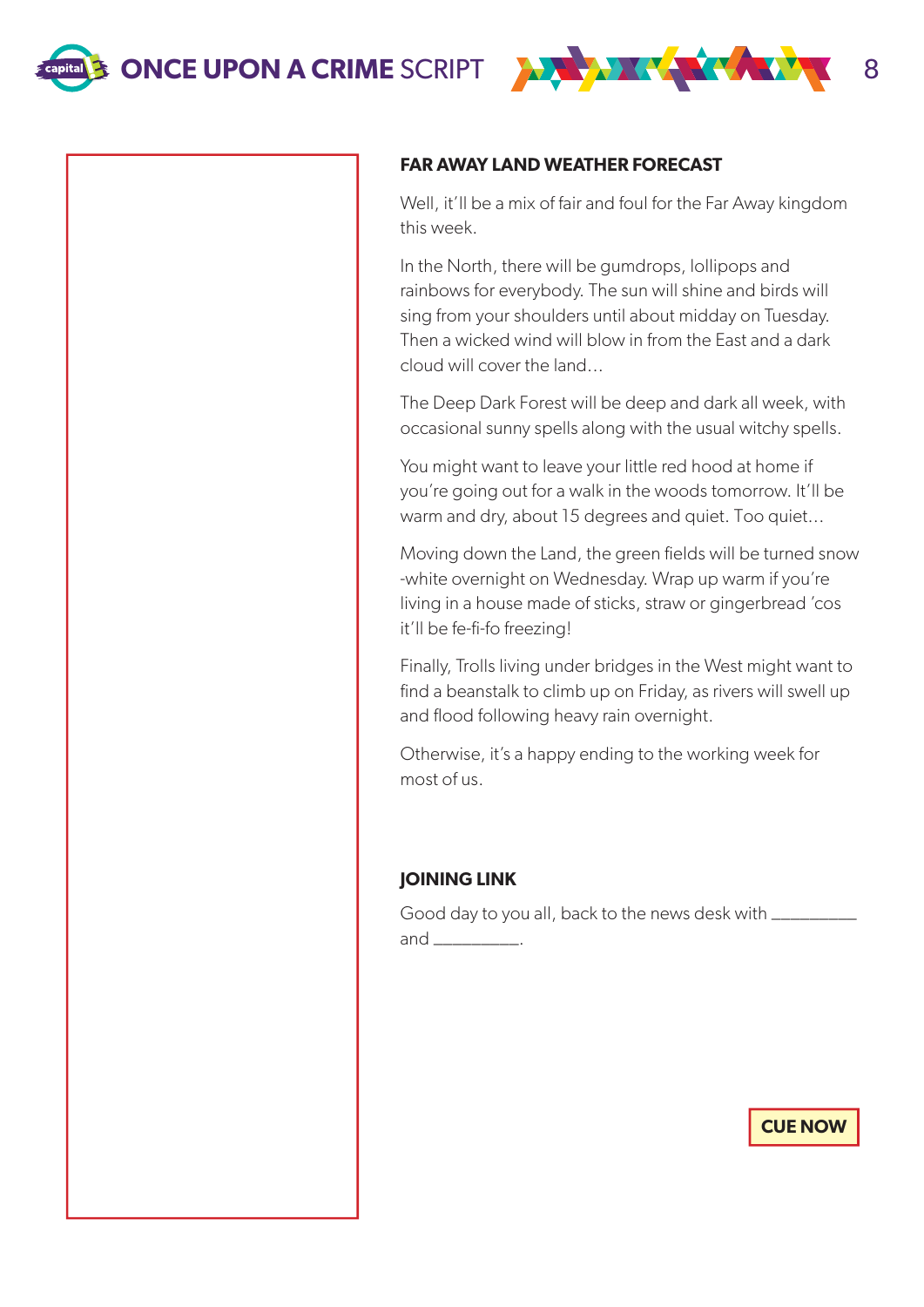

### **JOINING LINK: Presenters 1 & 2**

Thanks \_\_\_\_\_\_\_\_\_\_. Finally tonight, long haired towerdweller Rapunzel is suing the Sleeping Beauty Hair Salon. Her stylist fell asleep with the princess under the hairdryer. The result was a haircut so terrible it threatens to ruin Rapunzel's career and reputation.

# **CUE NOW**

#### **INTERVIEW 4**

Thank you, I'm here outside court where the first day of the lawsuit has just finished, and here comes the Princess Rapunzel now.

- **Q1** How did you react when your saw what the stylist had done your hair?
- **Q2** What do you have to say to the owners of the Sleeping Beauty Salon who ruined your hair, career and your reputation?
- **Q3** What are you going to do about your hair? Can it be fixed?
- **Q4** Your own question(s) here

**REPORTER:** Well, thank you for your time \_\_\_\_\_\_\_\_\_ Thanks for watching.